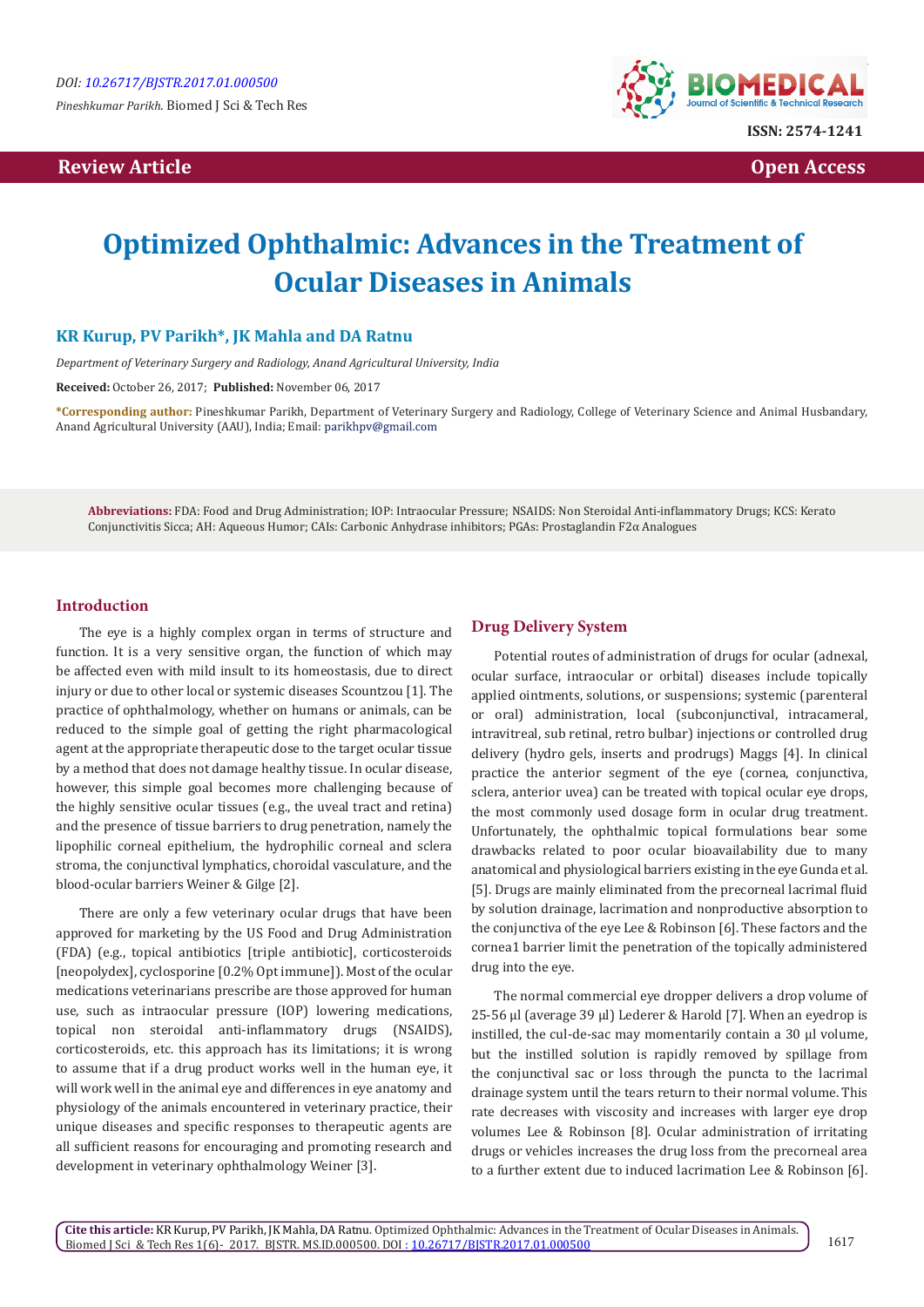An important route of drug loss from the lacrimal fluid is systemic absorption through the conjunctiva of the eye. Due to the relative leakiness of the membrane, rich blood flow and large surface area, conjunctival uptake of a topically applied drug from the tear fluids is typically an order of magnitude greater than cornea1 uptake Urtti [9].

# **Common Ocular Drugs**

## **Antibacterial Drugs**

There are few veterinary-formulated ophthalmic antimicrobials available for topical application. A number of veterinary ophthalmic antimicrobial-corticosteroid combinations are also available. The most commonly available antibacterial drugs are "triple antibiotic" which contain neomycin, bacitracin, and polymixin, moxifloxacin, tobramycin, chloramphenicol, ciprofloxacin etc. One of the most common indications for administration of topical antibiotics in veterinary ophthalmology is corneal ulceration. One of the recent advancement is the use of cross-linked hyaluronan for the treatment of acute, trauma-induced, non- infected corneal ulcers in dogs and cats. REMEND™ Corneal Repair Drops, with cross-linking technology, have been proven to heal corneal ulcers in as little as 48 hours.

Natural hyaluronan has been shown to promote migration of corneal epithelial cells and facilitate corneal healing. The crosslinked hyaluronan in Remend Corneal Repair Drops promotes cell migration and supports the animal's natural repair system by providing the optimal environment for healing. Not FDA approved for treatment of eye diseases in any animal as there has been no published clinical studies in dogs, cats and horses Yang et al. [10].

The oral and intravenous routes are seldom used in ophthalmology, because the blood ocular barrier impairs the achievement of satisfactory drug concentration in intraocular tissues. However tetracycline class of antibiotics like doxycycline is actively secreted by the lacrimal gland & may reach therapeutic levels within the tear film after oral or parenteral administration and hence can be used for ocular infections Occhiutto et al. [11].

## **Anti-inflammatory Agents**

Corticosteroids and nonsteroidal anti-inflammatory drugs (NSAIDs) have both been used topically and systemically to control adrenal, corneal, and intraocular inflammation Glaze [12]. Common commercially available topical anti-inflammatory drugs are dexamethasone, prednisolone, flurbiprofen, ketorolac, bromfenac, nepafenac etc. With numerous options for topical antiinflammatory therapy, it can be difficult for practitioners to know which medication to choose, and when. There are few concrete rules guiding use of ophthalmic anti-inflammatories in veterinary patients.

A. Rule 1: When a Corneal Ulceration is present, avoid topical corticosteroids.

B. Rule 2: Avoid topical NSAIDs in patients with glaucoma or predisposition to glaucoma.

C. Rule 3: Hydrocortisone is a very weak topical antiinflammatory agent.

D. Rule 4: When treating posterior segment disease, use systemic anti- inflammatory Giuliano [13].



Canine eyes with naturally occurring cataracts, before and after treatment.

Zhao et al. [14] came up with a steroid-based eye drop to dissolve the cataract right out of the eye's lens. this compound was tested in seven dogs including black labs, Queensland heelers and miniature pinschers with naturally occurring cataracts control group (two columns on right) show dog eyes that didn't receive treatment. However two columns on the left showed that after treatment for six weeks, there was an decrease in cloudiness of the cataract (Figure 1). Thus lanosterol proves to be revolutionary

research in treatment of cataract. However, lanosterol needs several more years of study as all cataracts are not the same since the exact mechanism of how lanosterol manages to disperse the mass of protein remains unknown.

Glaucoma is one of the most frustrating and most difficult conditions to face in veterinary ophthalmology. The diagnosis and treatment can be quite challenging, and in most cases, despite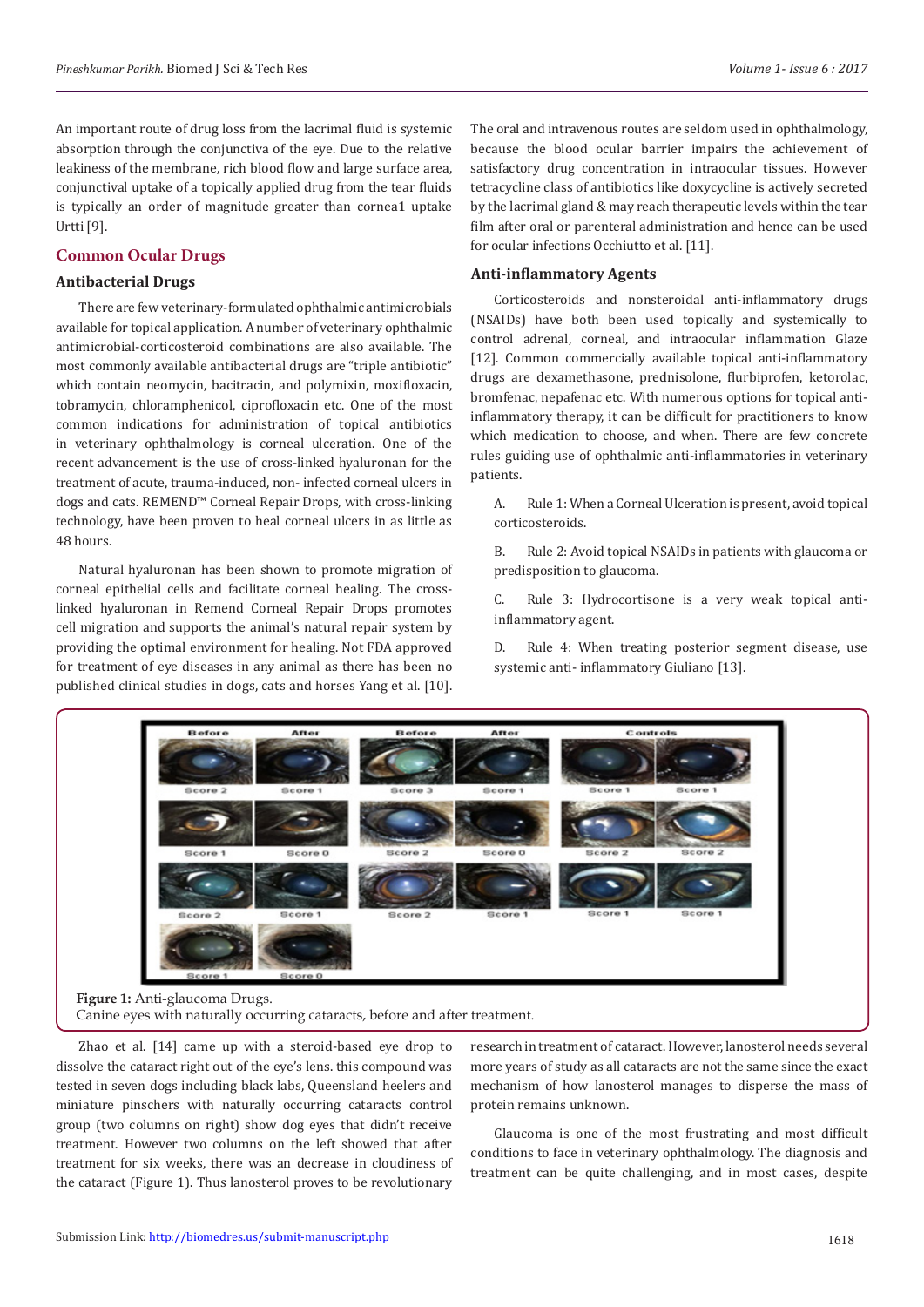intensive therapy, the disease process will progress and eventually lead to blindness and loss of the eye. Current pharmacological treatment of glaucoma focuses on indirect protection of the optic nerve, i.e. through lowering IOP. IOP can be decreased by surgical and medical (pharmacological) treatment. Medical treatment consists of topical and/or systemic application of ocular hypotensive drugs. The two principal ways to reduce IOP pharmacologically are by lowering aqueous humor (AH) production and by increasing AH outflow. Although some ocular hypotensive drugs affect both pathways, they can be categorised by their dominant mechanisms of action as:

a) Those that inhibit the rate of AH production [Carbonic anhydrase inhibitors (CAIs), β-adrenergic antagonists and selective α2-adrenergic agonists]

b) Those that increase AH outflow [Nonselective adrenergic agonists, parasympathomimetics and prostaglandin F2α analogues (PGAs)]

c) Those that dehydrate the intraocular space via the creation of an osmotic gradient (osmotic agents) Maslanka [15]. More recently, use of specific neuroprotection has been established for glaucoma. Such drugs are not expected to restore vision which has been lost prior to initiation of treatment but may very well help preserve vision Lipton [16]. Memantine, an NMDA channel blocker, has been shown to be neuroprotective in both rodent Schuettauf et al. [17] and monkey Hare et al. [18] models of glaucoma and is currently being investigated for canine glaucoma Ofri and Narfstrom [19].

## **Mydriatics and Cycloplegics**

Mydriatic agents causes pupillary dilation either by paralysis of pupillary sphincter (eg.,cholinergic antagonists) or by stimulation of iris dilator muscle (eg. sympathomimetics). Cycloplegic agents act by causing paralysis of the ciliary muscle. Atropine causes pupillary dilatation accompanied by cycloplegia by blocking the actions of the short ciliary nerve which relaxes the sphincter muscle of the iris, dilating the pupils Kovalcuka et al. [20]. Tropicamide is a mydriatic of choice for intraocular diagnostic examinations because of rapid onset of action (20 min) and short duration of action (2-4 h) Taylor et al. [21].

#### **Tear Substitutes**

They are widely used in management of tear film disorders especially canine immune-mediated Keratoconjunctivitis Sicca (KCS) or dry eye which is a chronic ophthalmic disease resulting from deficiency of one or more elements in the precorneal tear film. They are commercially available as hydroxymethylcellulose (GENTEAL eyedrops) and carboxymethylcellulose (REFRESH eyedrops) Gelatt and Brooks [22].

# **Calcineurin Inhibitors**

Both Cyclosporin A and tacrolimus are calcineurin inhibitors that reversibly inhibit T-cell proliferation. Tacrolimus is a macrolide antibiotic that has a similar immunopharmacological profile as CsA but is approximately 100-times more potent than CsA. Formulations

typically used are commercially available as 0.2% CsA ophthalmic ointment (Optimmune) and 1%, 2% or 3% componded CsA in olive or corn oil. They are used in the treatment of pigmentary keratopathy, chronic superficial keratitis (Pannus) and KCS Hendrix et al. [23].

# **Antifungal Agents**

Antifungal agents are indicated in keratomycosis and ocular manifestation of canine systemic mycoses. Classes of antifungal agents used in veterinary ophthalmology include polyenes, azoles, allylamines, lipopeptides, and pyrimi-dines. The mode of action may be divided into those that target fungal cell membrane synthesis (azoles, allylamines, lipopeptides, and chitin synthase inhibitors) or function (polyenes and lipopeptides) and those that target nucleic acid synthesis (pyrimidines and SSD) Ford [24]. Antiviral agents are indicated in ocular manifestation of feline herpes virus. There are 2 topical antivirals that are commercially available at present namely Trifluridine and Vidarabine. A third, idoxuridine, is currently off the market, but is often compounded Stiles [25].

#### **Topical Ophthalmic Anesthetics**

It faciliate many veterinary ophthalmic diagnostic and therapeutic procedures such as tonometry, cytology of the cornea, removal of foreign body, intracameral and subconjunctival injections and surgical procedures. Currently, the two compounds most commonly used for topical ophthalmic anesthesia in veterinary ophthalmology are proparacaine (0.5%) and tetracaine (1%) and among these proparacaine is most widely used. Topical ophthalmic tetracaine is well tolerated in the horse as it produces maximal anesthetic effect and total duration of action in the horse following a single application of 0.5% tetracaine solution in 5.5 mins and 30 mins respectively. Hence, tetracaine is the preferred topical anesthetic in horses Monclin et al. [26].

### **References**

- 1. Scountzou E (2003) Ophthalmic examination in dogs and cats. Veterinary Medicine Society 54(4): 329-334.
- 2. [Weiner AL, Gilger BC \(2010\) Advancements in ocular drug delivery. Vet](https://www.ncbi.nlm.nih.gov/pubmed/21182726) [Ophthalmol 13\(6\): 395-406.](https://www.ncbi.nlm.nih.gov/pubmed/21182726)
- 3. Weiner A (2006) Drug delivery systems in ophthalmic applications. In: T Yorio, A Clark, M Wax (Eds.), (1<sup>st</sup> edn). Ocular therapeutics: Eye on new discoveries. Elsevier press/Academic press, New York, USA, p. 7-43.
- 4. Maggs DJ (2013) Ocular pharmacology and therapeutics. In: DJ Maggs, PE Miller, R Ofri (Eds.), 5<sup>th</sup> edn. Slatter's Fundamentals of Veterinary Ophthalmology. St Louis, Missouri: Elsevier Saunders, USA, p. 27.
- 5. Gunda S, Hariharan S, Mandava N, Mitra, AK (2008) Barriers in ocular drug delivery. In: J Tombran-Tink & CJ Barnstable (Eds.), 1st edn. Ocular transporters in ophthalmic diseases and drug delivery. Totowa, NJ, USA: Humana press, pp. 399.
- 6. [Lee VHL, Robinson JR \(1979\) Mechanistic and quantitative evaluation of](http://www.jpharmsci.org/article/S0022-3549(15)42675-9/fulltext) [precorneal pilocarpine disposition in albino rabbits. J Pharm Sci 68\(6\):](http://www.jpharmsci.org/article/S0022-3549(15)42675-9/fulltext) [673-684.](http://www.jpharmsci.org/article/S0022-3549(15)42675-9/fulltext)
- 7. [Lederer CM, Harold RE \(1986\) Drop size of commercial glaucoma](https://www.ncbi.nlm.nih.gov/pubmed/3717253) [medications. Am J Ophthalmol 101\(6\): 691-694.](https://www.ncbi.nlm.nih.gov/pubmed/3717253)
- 8. [Lee VHL, Robinson JR \(1996\) Topical ocular drug delivery: Recent](https://www.ncbi.nlm.nih.gov/pubmed/3332284) [developments and future challenges. J Ocul Pharmacol 2\(1\): 67-108.](https://www.ncbi.nlm.nih.gov/pubmed/3332284)